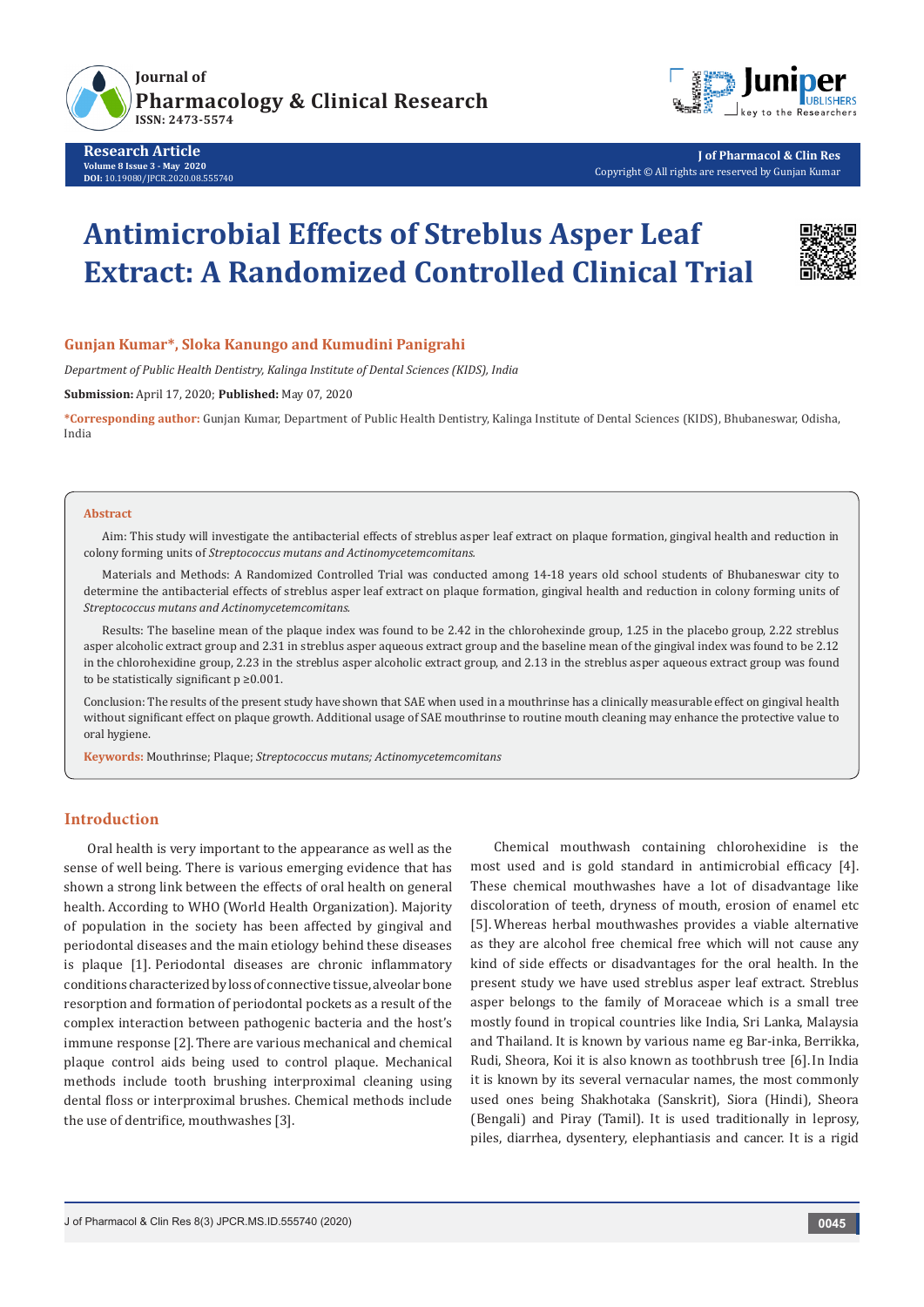shrub or gnarled tree; branchlets tomentose or pubescent [6]. In different biological activities of S. asper in various in vitro and in vivo test models. Different parts of this plant have been found to exhibit cardiotonic, antifilarial, anticancer, antimicrobial, anti allergic and antimalarial activities [7].

Studies demonstrated the antimicrobial activity of *S asper* leaf extract upon various microorganisms involving oral and naso pharyngeal infections, especially *S. mutans*. The extract possess a selective bactericidal activity towards streptococcus especially to *S. mutans* which has shown to be strongly associated with dental caries and it has also shown antibacterial activity towards anaerobic bacteria such as C. albicansn [7]. As there is very less research being carried out on streblus asper leaf extract and its effect on oral health. Therefore this study was carried out to determine the Minimum Inhibitory Concentration (MIC) and Minimum Bactericidal Concentration (MBC) of streblus asper aqueous extract and alcoholic extract upon ATCC strain of *Streptococuss mutans* and *Actinomycetemcomitans*. To compare the antimicrobial activity of streblus asper mouthrinse with chlorhexidine on salivary *Streptococcus mutans* and *Actinomycetecomitans*.

#### **Materials and Methods**

#### **Study Population**

A Randomized Controlled Trial was conducted among 14- 18 years old school students of Bhubaneswar city to determine the antibacterial effects of streblus asper leaf extract on plaque formation, gingival health and reduction in colony forming units of *Streptococcus Mutans* and *Actinomycetemcomitans*.

## **Sample Size Determination**

Sample size estimation was done basing on the empirical data by using G Power software (version 3.0). A minimum total sample size of 76 (19 per group) was derived.

#### **Brief Profile of the Study Area**

Bhubaneswar, is the capital of the [Indian state](https://en.wikipedia.org/wiki/States_and_territories_of_India) **of** [Odisha.](https://en.wikipedia.org/wiki/Odisha) It is the largest city in Odisha and is a centre of economic and cultural importance in [Eastern India.](https://en.wikipedia.org/wiki/East_India) As per the [2011 census](https://en.wikipedia.org/wiki/2011_census_of_India)  [of India](https://en.wikipedia.org/wiki/2011_census_of_India), Bhubaneswar had a population of 837,737, while the metropolitan area had a population of 881,988. Effective male literacy was 95.69 per cent, while female literacy was 90.26 per cent. About 75,237 were under six. Bhubaneswar's [literacy rate](https://en.wikipedia.org/wiki/Literacy_rate) is 93.15 per cent—significantly higher than the national average of 74.04 per cent.

## **Study Population**

Subjects were selected from an institutionalized school in Bhubaneswar. The dietary pattern and the socioeconomic strata were thus, standardized.

#### **Procurement of S. Asper Leaf Extract**

Leaves of S. asper were locally collected from Jagatsingpur Odisha province during the month of September 2018.

#### **Inclusion Criteria**

i. Students, without any oral appliances and who will not be having any relevant medical history.

ii. All participants will be selected based on having moderate gingival inflammation (Gingival index will be taken Score range is from 0 to 3 if the participants fall under the range of score 2 will be selected)

#### **Exclusion Criteria**

i. Students not willing to participate.

ii. Students who shall have not received systemic antibiotics in the preceding three months and did not receive such pharmacotherapy during the study.

iii. Students with orthodontic braces and fixed partial dentures will be excluded.

# **Preparation of Streblus Asper Leaf Alcoholic Extract (SAE)**

The leaves were washed, air-dried and pulverized. The dried-pulverized Streblus asper leaves were extracted by the method previously described. Total grams of powder obtained from 1.5kgs of leave was 534gm and soaked in 3750 litre of distilled water and 3750 ethanol for seven days and it was stirred occasionally. After seven days of occasional stirring of the extract. Then tne extract was passed through several layers of cheese cloth to get the final sticky material. Approximately 75 g of dark brown sticky material was obtained from 1500 g of the driedpulverized leaves. The material was dissolved in distilled water at 250 mg/ml, centrifuged at 10,000 rpm (9410 x g) at 4oC for 20 min and passed through a 0.2 μm filter. The filtrate was used as the starting material for subsequent studies. After preparation of the leave extract the minimum bactericidal concentration, minimum inhibitory concentration along with the toxicity and the antimicrobial efficacy will be checked in the laboratory.

# **Preparation of Streblus Asper Leaf Aqueous Extract (SAE)**

The leaves were washed, air-dried and pulverized. The driedpulverized Streblus asper leaves were extracted by the method previously described. One litre of distilled water was mixed with 100 gms of powder. Then the solution was passed through several layers of cheese cloth and then a clear aqueous extract was obtained.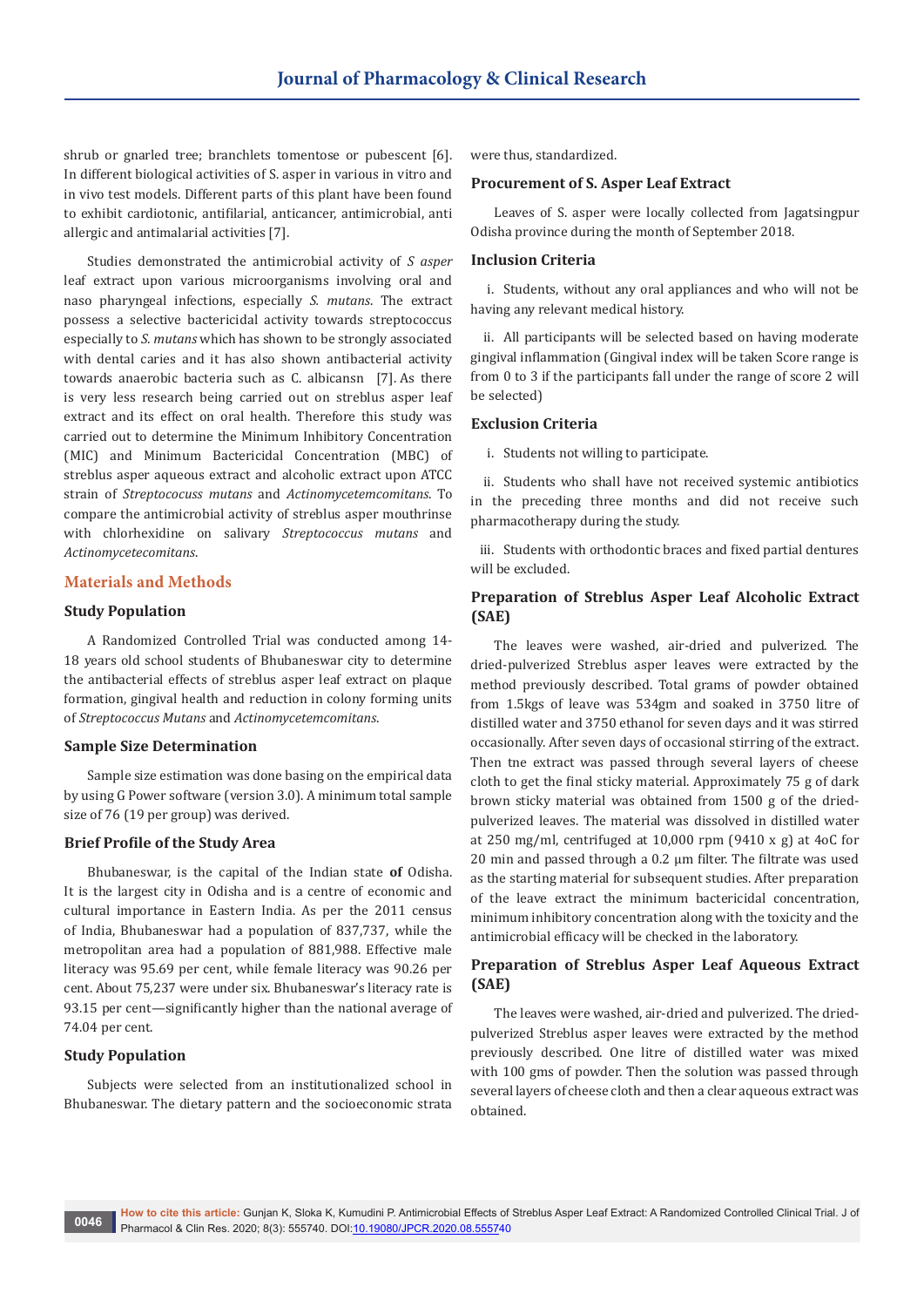# **Detection of MIC (Minimum Inhibitory Concentration) and MBC (Minimum Bactericidal Concentration)**

Antibacterial effects of SAE (*Streblus Asper Leaf Extract*) on ATCC (70717) actinomycetemcomitans was determined by the disk diffusion method. Plates containing Blood agar were seeded with the bacterial suspensions. Seeding was done using sterile swabs that were brushed across the agar surfaces. Paper discs (6 mm in diameter) soaked with 15 μL of 250 and 500 mg/mL SAE, 5% NaOCl. Then the plates were placed into anaerobic jars and sealed. Anaerobic conditions were maintained using the Gas Pack System After 1 week of incubation at 37°C, the zones of inhibition were measured across the diameter with a transparent ruler and recorded using the following criteria (- = No zone of inhibition; + = Zone of inhibition  $> 6-8$  mm;  $++ =$  Zone of inhibition  $> 8$  mm). The tests were performed in triplicate for each bacterial strain.

Effects of SAE (Streblus Asper Leaf Extract) on ATCC (70718) *Streptococcus mutans* was determined by double dilution technique. In this technique, *S. mutans* ATCC (70718) was cultured and adjusted with Mueller–Hinton broth to give a final absorbance at 600 nm=0.1 or :100×106 CFU ml−1 . Fifty microliters of bacterial suspension was mixed with 50 ml of *S. asper* extract which was two-fold serially diluted with Mueller–Hinton broth in a microtitre plate. The bacteria were cultured for 18–20 h at 37°C under 5% CO $_2$ . Viability of the bacteria in each well was examined by sub culturing in blood agar plates. The lowest concentration of the S. asper extract which inhibited the growth of bacteria was recorded as the Minimum Bactericidal Concentration (MBC)

#### **Experimental Design**

It was a 21-day randomized control clinical trial where the subjects were divided into four groups. Group A chlorohexidine mouth rinse (0.2%), group B was given placebo group C was given Streblus asper alcoholic extract and group D was given *Streblus asper* aqueous solution .

## **Clinical Trial: Rinsing procedure and saliva collection**

All the children participating in the present study were instructed their teeth on the day of sampling and to follow their daily diet. The children were randomly assigned to four different groups. Group A chlorohexidine mouth rinse (0.2%) , group B was given placebo group C was given *Streblus asper* alcoholic extract and group D was given *Streblus asper* aqueous solution. All the participants were provided with a sterile sample collector. At zero hour saliva samples of all participants belonging to all the four groups were collected and then the participants belonging to each group were given the above mentioned mouthwashes and asked to rinse for one minute. After which the unstimulated saliva samples were collected from all the participants of four different groups at 2 mins, 30 mins, one hour and two hours respectively Figure 1.



## **Antimicrobial Assay**

After the saliva samples were collected then it was transferred to the laboratory within four hours once the saliva samples reached the laboratory then they were cultured on blood agar plates

which was divided into five different time zones 0 hour, 2 mins, 30 mins, one hour and two hour respectively. A total of 40 blood agar plates were used. Plaque samples were pooled, streaked on blood agar plate, incubated at 37°C for 24-28 hrs. Microorganisms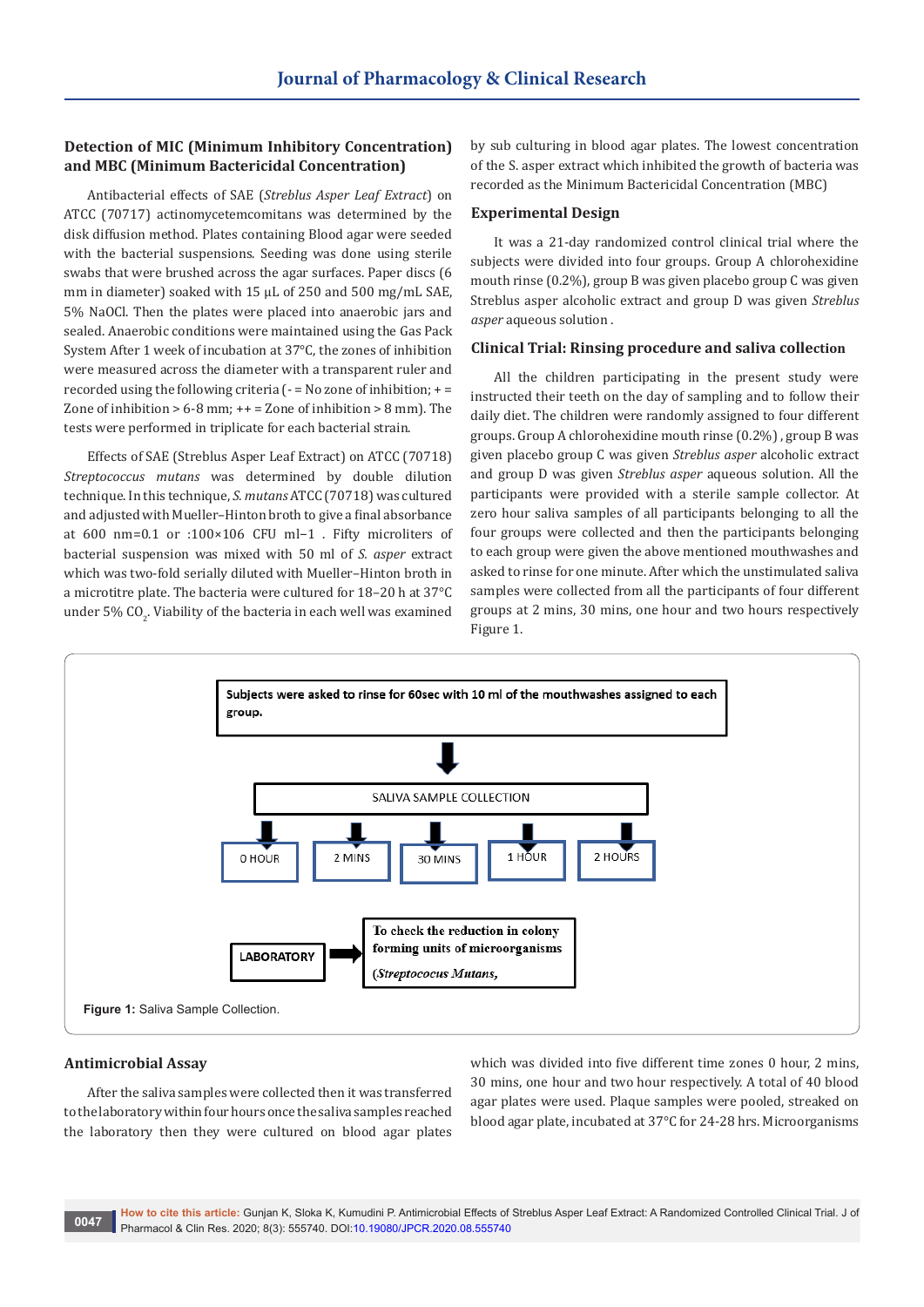were stained with Gram staining and were detected under high power microscope were used to identify specific microorganisms. The blood agar plates were prepared separately for aerobic and anaerobic bacteria for aerobic bacteria it was incubated at 37℃ in a candle jar for 24-28 hours and for anaerobic bacteria it was incubated inside a glass with a gas pouch at 37 ℃ for 24-28 hours. After 24-28 hours the colony forming units were checked for both aerobic and anaerobic bacteria Figure 2.



**Figure 2:** The blood agar plates were prepared separately for aerobic and anaerobic bacteria for aerobic bacteria it was incubated at 37□ in a candle jar for 24-28 hours and for anaerobic bacteria it was incubated inside a glass with a gas pouch at 37℃ for 24-28 hours. After 24-28 hours the colony forming units were checked for both aerobic and anaerobic bacteria.

# **Results**

The mean comparison of age among all the groups was found to be 14.31 in the chlorohexidine group followed by 14.36 in the placebo, 14.89 in streblus asper alcoholic group, 14.21 in streblus asper aqueous extract. Among all the groups the mean age was found to be statistically significant  $p \ge 0.001$  (Table 1). The mean comparison of plaque index baseline among all the four groups was found to be 2.42 in the chlorohexidine group, 1.25 in the placebo group, 2.22 in the streblus asper alcoholic group, 2.31 in the streblus asper aqueous group was found to be statistically

significant  $p \ge 0.001$ . The mean compression of plaque index post 7 days was found to be 1.23 in the chlorohexidine group, 1.73 in the placebo group, 1.06 in the streblus asper alcoholic extract group, 1.13 in the streblus asper aqueous extract group it was found to be statistically significant  $p ≥ 0.001$ . The mean comparison of plaque index post 14 days was found to be 1.09 in the chlorohexidine group, 1.65 in the placebo group, 1.19 in the streblus asper alcoholic extract group, .936 in the streblus asper aqueous extract group it was found to be statistically significant p ≥ 0.001 (Table 2).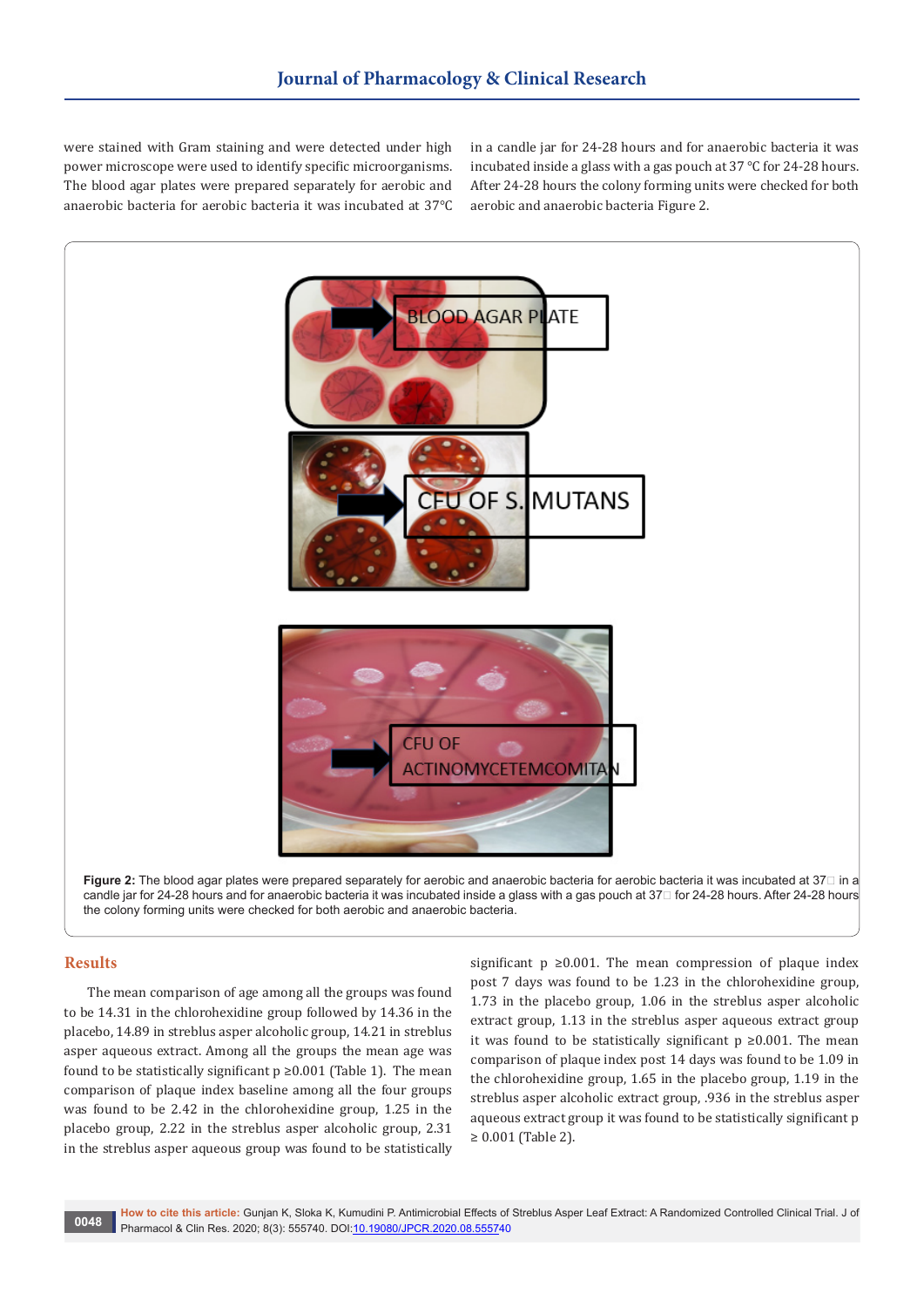**Table 1:** The baseline mean of the plaque index was found to be 2.42 in the chlorohexinde group, 1.25 in the placebo group, 2.22 streblus asper alcoholic extract group and 2.31 in streblus asper aqueous extract group and the baseline mean of the gingival index was found to be 2.12 in the chlorohexidine group, 2.23 in the streblus asper alcoholic extract group, and 2.13 in the streblus asper aqueous extract group was found to be statistically significant p ≥0.001.

|                                | Age   | <b>Plaque Index</b><br><b>Baseline</b> | <b>Plaque Index</b><br>Post 7 Days | <b>Plaque Index</b><br>Post 14 Days | <b>Plaque Index</b><br>Post 21 Days | <b>Gingival Index</b><br><b>Baseline</b> | <b>Gingival Index</b><br>Post 21 Days |
|--------------------------------|-------|----------------------------------------|------------------------------------|-------------------------------------|-------------------------------------|------------------------------------------|---------------------------------------|
| N                              | 76    | 76                                     | 76                                 | 76                                  | 76                                  | 76                                       | 76                                    |
| Mean                           | 14.44 | 2.051                                  | 1.29                               | 1.21                                | 0.97                                | 1.91                                     | 1.12                                  |
| <b>Standard Devi-</b><br>ation | 0.719 | 0.56                                   | 0.407                              | 0.386                               | 0.658                               | 0.482                                    | 0.399                                 |

**Table 2:** The mean comparison of plaque index post 21 days was found to be 1.19 in the chlorohexidine group, 1.78 in the placebo group, .365in the streblus asper alcoholic extract group, .555 in the streblus asper aqueous extract group it was found to be statistically significant p ≥0.001.

| Chlorohexidine            | Age   | <b>Plaque Index</b><br><b>Baseline</b> | <b>Plaque Index</b><br>Post 7 Days | <b>Plaque Index</b><br>Post 14 Days | <b>Plaque Index</b><br>Post 21 Days | <b>Gingival Index</b><br><b>Baseline</b> | <b>Gingival Index Post</b><br>21 Days |
|---------------------------|-------|----------------------------------------|------------------------------------|-------------------------------------|-------------------------------------|------------------------------------------|---------------------------------------|
| N                         | 19    | 19                                     | 19                                 | 19                                  | 19                                  | 19                                       | 19                                    |
| Mean                      | 14.3  | 2.42                                   | 1.23                               | 1.09                                | 1.19                                | 2.12                                     | 1.12                                  |
| <b>Standard Deviation</b> | 0.477 | 0.232                                  | 0.294                              | 0.134                               | 0.284                               | 0.159                                    | 0.179                                 |

The mean comparison of gingival index baseline among all the four groups was found to be 2.12 in the chlorohexidine group, 1.17 in the placebo group, 2.23 in the streblus asper alcoholic group, 2.13 in the streblus asper aqueous group was found to be statistically significant p ≥0.001 (Table 3). Comparison of mean scores of plaque index from baseline till 21 days among the chlorohexidine group. The mean scores of plaque index at baseline

was found to be 2.42 post 7 days it was found to be 1.23 which was statistically significant p≥ 0.001. Post 14 days the mean scores of plaque index was found to be 1.09 which was non-significant when compared with post 7 days (Table 4). Comparison of mean scores of gingival index from baseline and 21 days among the Chlorohexidine group (Table 5).

**Table 3:** The mean comparison of gingival index post 21 days was found to be 1.12 in the chlorohexidine group, 1.55 in the placebo group, .862 in the streblus asper alcoholic extract group, .967 in the streblus asper aqueous extract group it was found to be statistically significant p ≥0.001.

| Placebo                        | Age   | <b>Plaque Index</b><br><b>Baseline</b> | <b>Plaque Index</b><br>Post 7 Days | <b>Plaque Index</b><br>Post 14 Days | <b>Plaque Index</b><br>Post 21 Days | <b>Gingival Index</b><br><b>Baseline</b> | <b>Gingival Index Post</b><br>21 Days |
|--------------------------------|-------|----------------------------------------|------------------------------------|-------------------------------------|-------------------------------------|------------------------------------------|---------------------------------------|
| N                              | 19    | 19                                     | 19                                 | 19                                  | 19                                  | 19                                       | 19                                    |
| Mean                           | 14.3  | 1.25                                   | 1.73                               | 1.65                                | 1.78                                | 1.17                                     | 1.55                                  |
| <b>Standard Devi-</b><br>ation | 0.683 | 0.504                                  | 0.498                              | 0.488                               | 0.516                               | 0.338                                    | 0.463                                 |

**Table 4:** Post 21 days the mean scores of the plaque index was found to be 1.19 which was non-significant when compared post 14 days.

| <b>Streblus Asper</b><br><b>Alcoholic Solution</b> | Age   | <b>Plaque Index</b><br><b>Baseline</b> | <b>Plaque Index</b><br>Post 7 Days | <b>Plaque Index</b><br>Post 14 Days | <b>Plaque Index</b><br>Post 21 Days | <b>Gingival Index</b><br><b>Baseline</b> | <b>Gingival Index</b><br>Post 21 Days |
|----------------------------------------------------|-------|----------------------------------------|------------------------------------|-------------------------------------|-------------------------------------|------------------------------------------|---------------------------------------|
| N                                                  | 19    | 19                                     | 19                                 | 19                                  | 19                                  | 19                                       | 19                                    |
| Mean                                               | 14.8  | 2.22                                   | 1.06                               | 1.19                                | 0.365                               | 2.23                                     | 0.862                                 |
| <b>Standard Devi-</b><br>ation                     | 0.994 | 0.085                                  | 0.141                              | 0.076                               | 0.221                               | 0.116                                    | 0.213                                 |

**How to cite this article:** Gunjan K, Sloka K, Kumudini P. Antimicrobial Effects of Streblus Asper Leaf Extract: A Randomized Controlled Clinical Trial. J of Pharmacol & Clin Res. 2020; 8(3): 555740. DOI:[10.19080/JPCR.2020.08.55574](http://dx.doi.org/10.19080/JPCR.2020.08.555740)0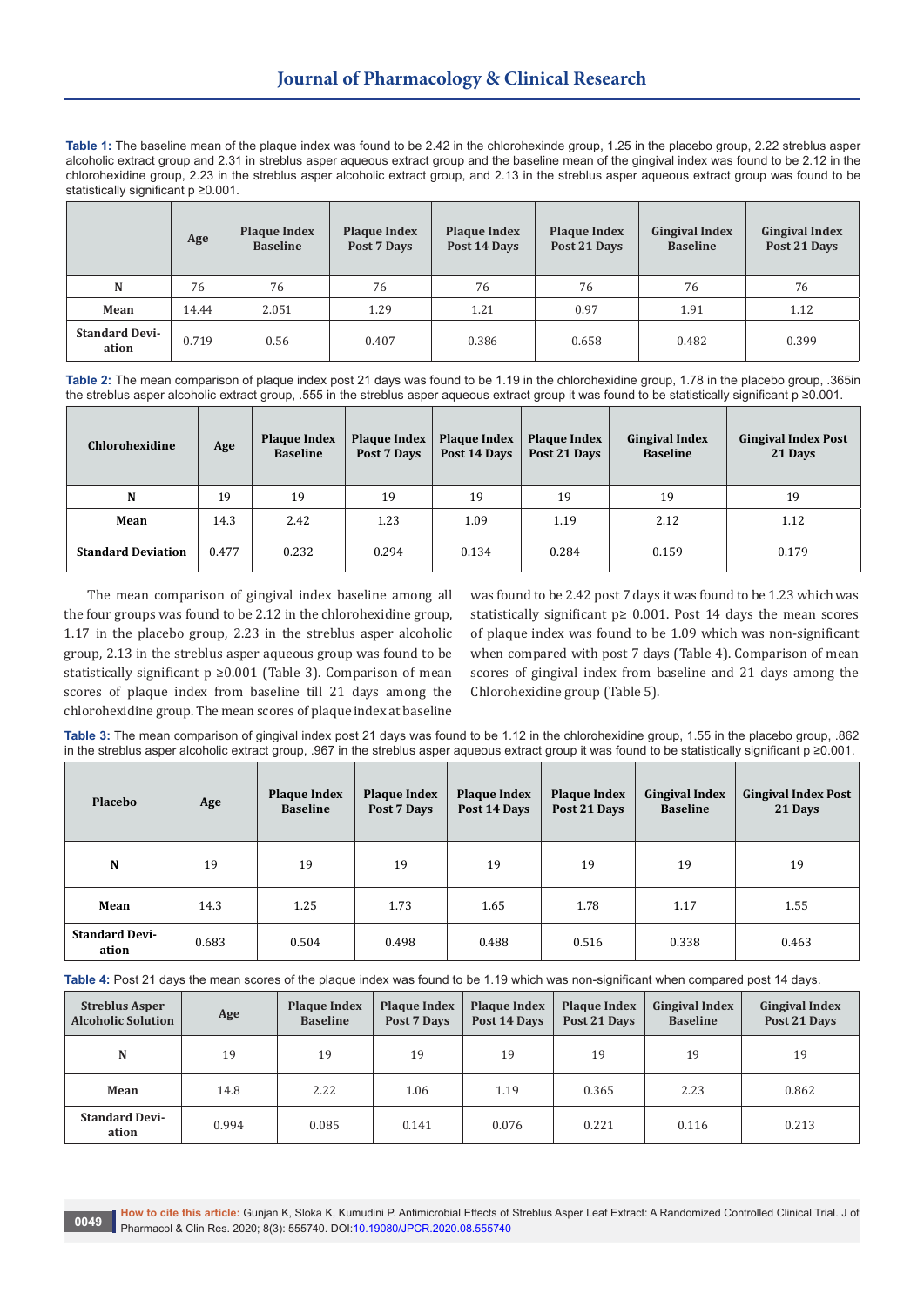significant p≥ 0.001. **Streblus Asper Age Plaque Index**<br>**Aqueous Solution Age Plaque Index Baseline Baseline Plaque Index Post 7 Days Plaque Index Post 14 Days Plaque Index Post 21 Days Gingival Index Baseline Gingival Index Post 21 Days**

**N** 19 19 19 19 19 19 19 19 19 19 **Mean** | 14.2 | 2.31 | 1.13 | 0.936 | 0.555 | 2.13 | 0.967

**Standard Deviation** | 0.418 | 0.274 | 0.199 | 0.233 | 0.31 | 0.17 | 0.28

**Table 5**: The mean scores of gingival index at baseline was found to be 2.12 and post 21 days it was found to be 1.12 which was statistically

# **Discussion**

Streblus asper Lour (Family: Moraceae) is a small tree which is indigenous to tropical countries such as India, Sri Lanka, Malaysia, the Philippines and Thailand. It is known by various names, e.g. Barinka, Berrikka, Rudi, Sheora, Koi, Siamese rough bush and tooth brush tree. In India it is known by its several vernacular names, the most commonly used ones being Shakhotaka (Sanskrit), Siora (Hindi), Sheora (Bengali) and Piray (Tamil). It is used traditionally in leprosy, piles, diarrhea, dysentery, elephantiasis and cancer. It is a rigid shrub or gnarled tree; branchlets tomentose or pubescent [8]. In Odisha it is found in abundance and commonly known as Sahada. The bark of the tree has been used for various tooth related problem like toothache, gingivitis and the bark of the tree is used as a toothbrush in Odisha since primitive time other than toothache problems it has also several medicinal properties.

#### **Chlorhexidine**

Chlorhexidine was developed in the late 1940s as a result of a search for antiviral agents. It was found that chlorhexidine does not possess antiviral activity but instead it possesses antibacterial activity. The use of chlorhexidine was begun as a general disinfectant with a broad antimicrobial spectrum. Its antimicrobial spectrum includes most of the microbials such as gram positive and gram-negative organism including bacterial spores, lipophilic viruses, yeasts and dermatophytes [9].

## **Chlorhexidine as an Antiplaque Agent**

Several in vivo and in vitro studies proved efficacy of 0.2% chlorohexidine as an antiplaque agent. Effect of chlorohexidine on plaque inhibition is dose dependent, the dose usually ranges in the concentration of 0.03 to 0.2% volume, frequency and concentration are important in determining the clinical response. The optimum dose of chlorohexidine as a mouth rinse is generally considered to be 20 mg twice daily, similar levels of plaque inhibition can be achieved with larger volumes of lower concentrations [10].

#### **Streblus Asper leaf extract as an anti plaque agent**

There have been many studies conducted which has shown that the antimicrobial activity of S. asper leaf extract upon various microorganisms involving oral and nasopharyngeal infections, specially on S. mutans. Bactericidal activity was found in the 50% ethanol  $(v/v)$  extract of S. asper leaves. The extract possessed a selective bactericidal activity towards Streptococcus mutans, which is strongly associated with dental caries [11]. S. Asper is considered to have antigingivitis and astringent effects and has been used for a long time in traditional herbal medicine to counter gingivitis and for relief of toothache [12].

#### **Plaque Score**

In the present study it was found that plaque index baseline among all the four groups was found to be 2.42 in the chlorohexidine group, 1.25 in the placebo group, 2.22 in the streblus asper alcoholic group, 2.31 in the streblus asper aqueous group was found to be statistically significant  $p \ge 0.001$  which depicted that streblus asper leaf alcoholic extract and aqueous extract both has antimicrobial effect when compared with chlorhexidine.

## **Gingival Score**

Comparison of mean scores of gingival index from baseline and 21 days among the Placebo group. The mean scores of gingival index at baseline was found to be 1.17 and post 21 days it was found to be 1.55 which was statistically non significant

# **Bacteriostatic and bactericidal activities of S. asper towards Streptococci and actinomycetemcomitans**

Among the *Streptococci* tested, *S. mutans* was the most susceptible flora to *S. asper* alcoholic extract. The Minimum Inhibitory Concentration (MIC) and Minimum bactericidal concentration (MBC) of *S. asper* extract towards *S. mutans* and *Actinomycetemcomitans* strain was found to be 15.62 mg/mL and did not vary with the bacterial strain tested. There was no MIC and MBC detected of *S. Asper* aqueous extract against *Streptococuss mutans* strain or *actinomycetecomitans*. Where as in the study conducted by wongkham et al the leaf extract of *S.asper* at concentration 2-100mg/ml could specifically inhibit the growth of the streptococci tested [13]. In a similar study conducted it was found that the growth inhibitory activities of *S. asper* obtained from different extractions against S.mutans were compared. The activity was found in the ethanol extracts where as no activity was found in the water extract [14].